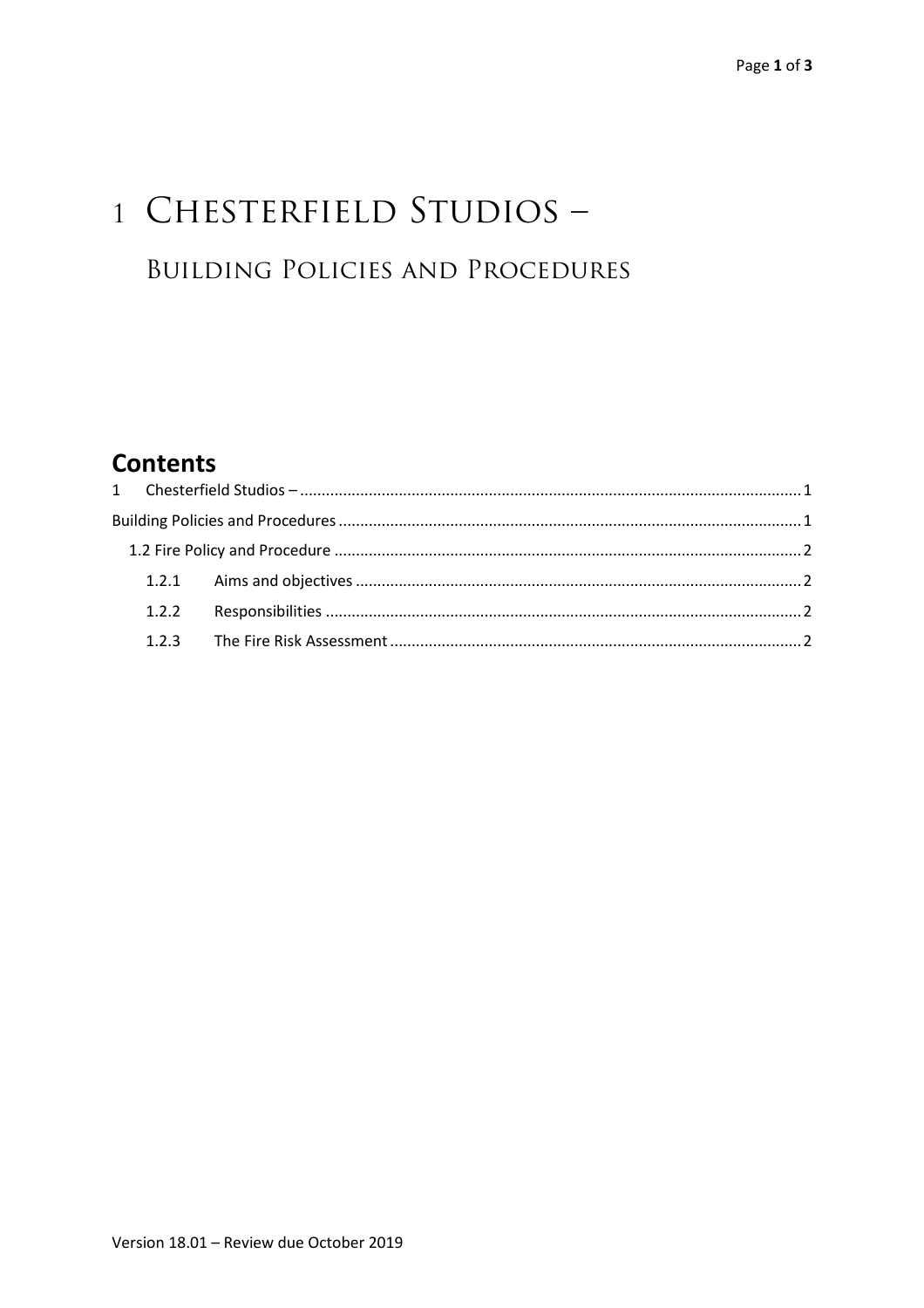### **1.2 Fire Policy and Procedure**

#### 1.2.1 Aims and objectives

A Fire Safety Management System will be created to ensure the above commitments can be met.

To comply with statutory requirements and to work within the Fire Risk Assessment

To assess and control the risks that arise within the work environment.

To ensure safe working methods and provide safe working equipment.

To provide effective information, instruction and training.

To monitor and review the processes and to identify risks to safety of employees, volunteers, participants and others.

#### 1.2.2 Responsibilities

The Operations Director will ensure that:

- this Policy and the Fire Risk Assessment are properly implemented and reviewed.
- that staff are appropriately trained in fire safety procedures to reflect the requirements of the fire risk assessment
- ensure that a copy of the current fire risk assessment for the premises is readily accessible and its provisions complied with
- ensure that fire risk assessments are reviewed at least annually or whenever there is any building alteration
- ensure that the appropriate testing of portable electrical equipment and periodic testing (5 yearly) of the fixed electrical installations has been carried out
- ensure that weekly fire safety inspections of the premises are carried out and that these address fire safety arrangements

#### 1.2.3 The Fire Risk Assessment

The Fire Risk Assessment is a requirement of the Regulatory Reform (Fire Safety) Order and is a structured approach to determining the risk of fire occurring in a premises or from a work activity, and identifying the precautions necessary to eliminate, reduce or manage the risk.

The Fire Risk Assessment details provision for:

- Fire detection and warning system
- Emergency lighting
- Fire-fighting facilities and equipment
- Emergency routes and exits
- Fire safety signs and notices
- Portable electrical appliances (PAT) and premises installation testing (5 yearly)